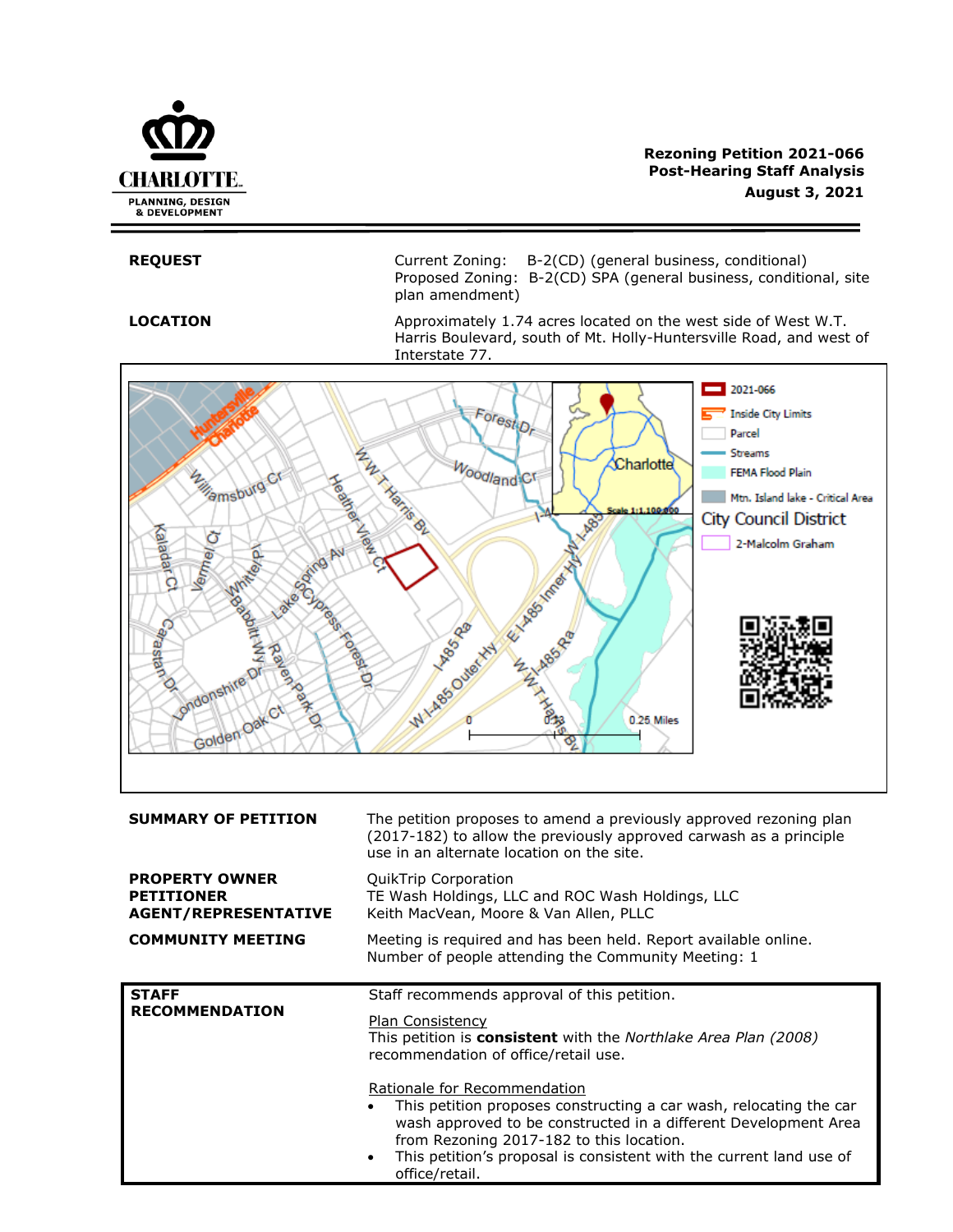- The site's proximity to Interstate 485 and the adjacent QuikTrip gas station make relocating this car wash to this development area an appropriate use. The petition commits to establishing a Class B buffer (56.25 feet)
	- and building an 8-foot masonry wall along a portion of the site's northern border to maintain an appropriate transition between the single-family neighborhood that lies adjacent to the site.

# **PLANNING STAFF REVIEW**

# • **Proposed Request Details**

The site plan amendment contains the following changes:

- Relocates the development of a car wash and accessory uses as allowed in the B-2 zoning district.
- Limits the maximum height to 32-feet.
- Limits the site to 6,000 square-feet of gross floor area including the car wash.
- Proposes a 3-foot tall masonry screening wall along the site's frontage.
- Maintains an undisturbed 56-foot, Class B buffer with an eight-foot tall masonry wall along the northern boundary of the site.
- Maintains a minimum 20-foot wide landscaped building and parking setback and a 14-foot wide multi-use path along West W.T. Harris Boulevard.

# • **Existing Zoning and Land Use**



eating/drinking/entertainment establishments (EDEEs), carwash, retail, offices, medical offices, indoor pet services, personal services, financial institutions and climate controlled self-storage.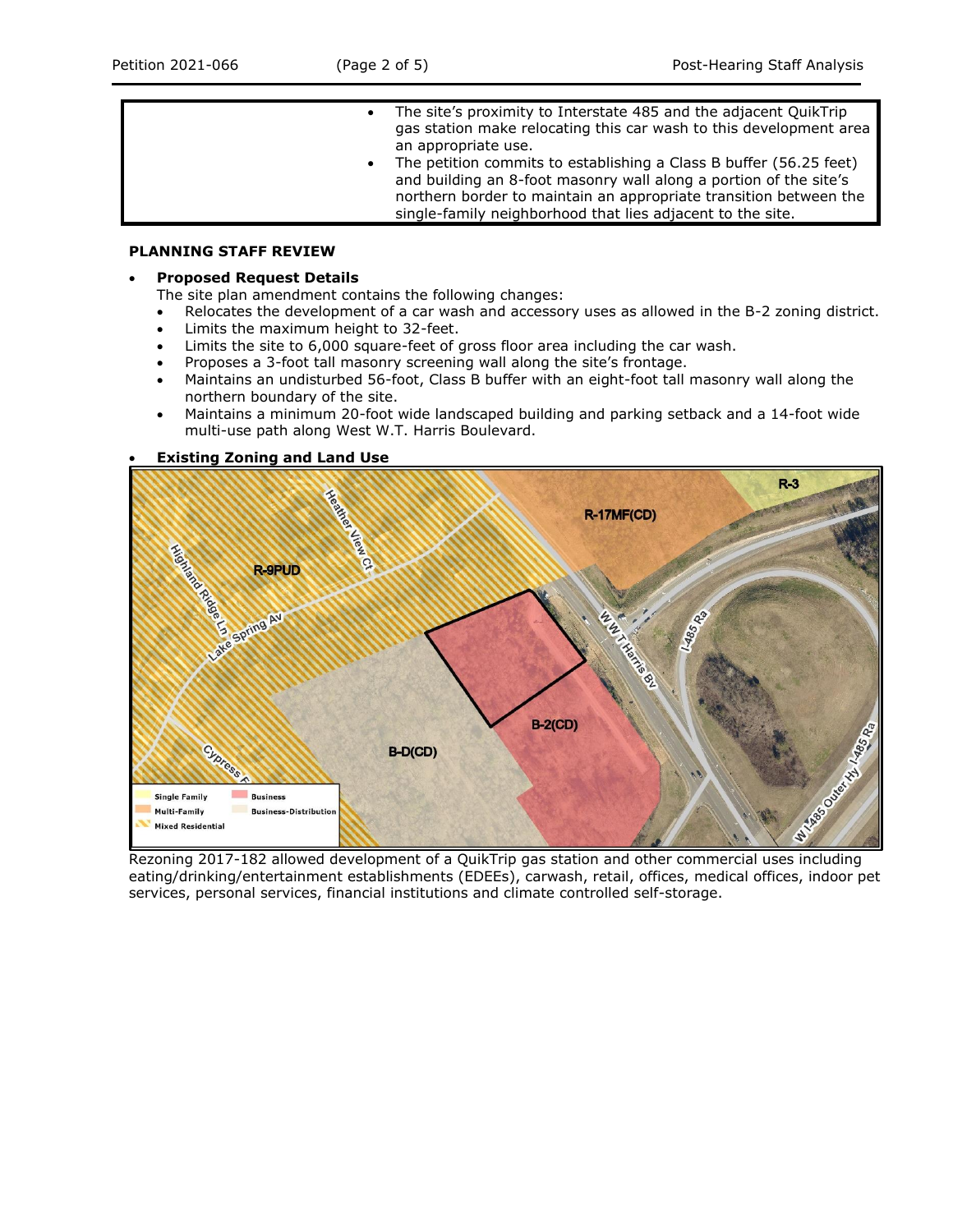# • **Rezoning History in Area**



| <b>Petition</b><br><b>Number</b> | <b>Summary of Petition</b>                                                                                                                                                                                                                                                                                                 | <b>Status</b> |
|----------------------------------|----------------------------------------------------------------------------------------------------------------------------------------------------------------------------------------------------------------------------------------------------------------------------------------------------------------------------|---------------|
| 2017-009                         | Rezoned 2.97 acres to allow up to 75 age-restricted, multi-<br>family units in one single building                                                                                                                                                                                                                         | Approved      |
| 2017-182                         | Rezoned 11.96 acres to allow development of a QuikTrip<br>gas station and other commercial uses including<br>eating/drinking/entertainment establishments (EDEEs),<br>carwash, retail, offices, medical offices, indoor pet services,<br>personal services, financial institutions and climate<br>controlled self-storage. | Approved      |
| 2019-184                         | Rezoned 4.2 acres to allow up to 71 age-restricted multi-<br>family units in one single building.                                                                                                                                                                                                                          | Approved      |

### • **Public Plans and Policies**



• The *Northlake Area Plan (2008)* calls for Office/Retail for the site.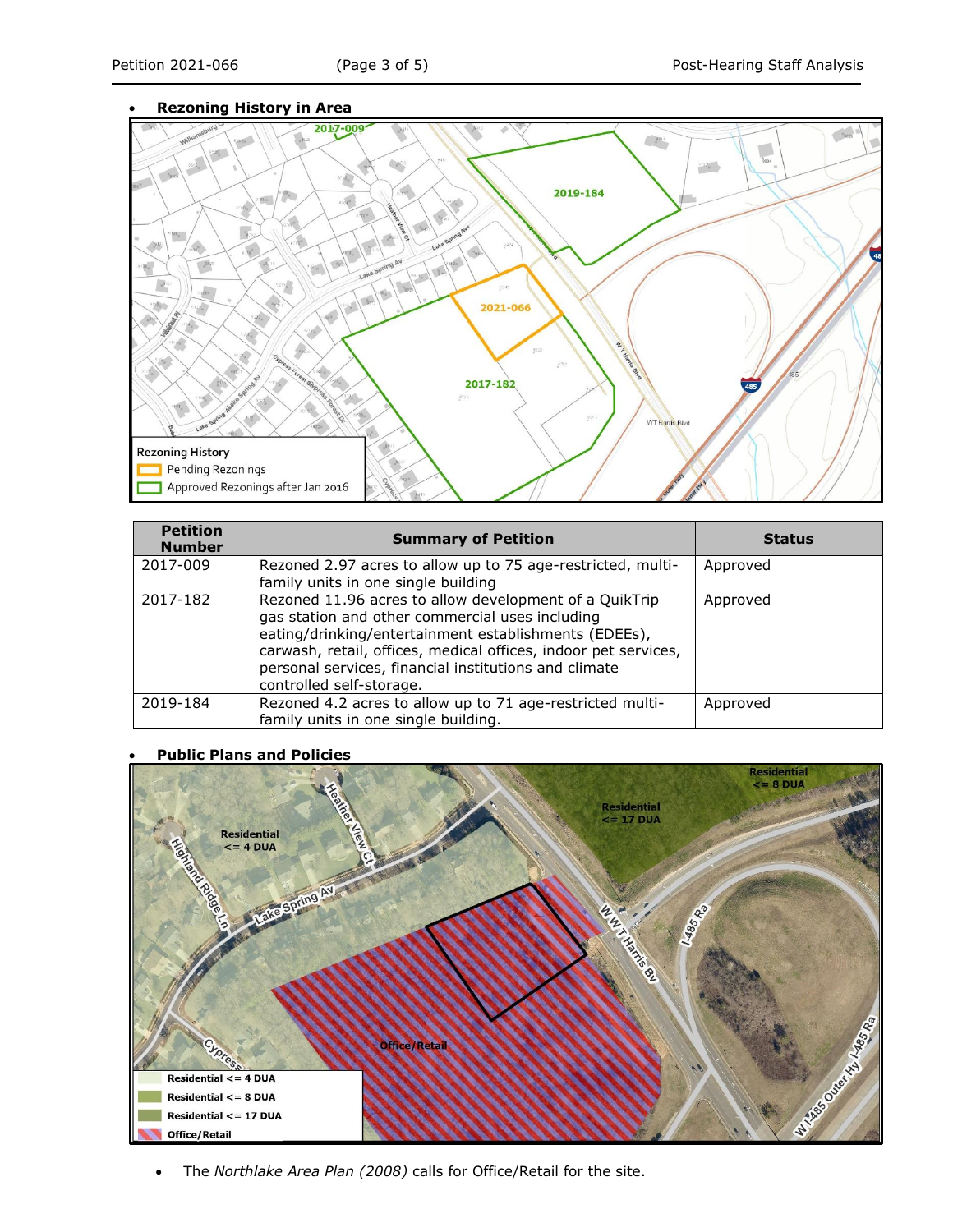# • **TRANSPORTATION SUMMARY**

- $\circ$  The site is located on a State-maintained major thoroughfare road (West WT Harris Boulevard). The site falls within the boundaries of the Northlakes Area Plan. All CDOT comments have been addressed.
- o **Active Projects:**
- o None
- **Transportation Considerations**
	- $\div$  See Outstanding Issues, Notes 1 & 2. Addressed
- **Vehicle Trip Generation:**
	- Current Zoning:

Existing Use: 225 trips per day (based on 20,063 square-feet of office uses). Entitlement: 120 trips per day (based on 47,100 square-feet of warehouse uses). Proposed Zoning: no data to estimate trips (based on a 6,000 square-foot automated car wash).

**DEPARTMENT COMMENTS** (see full department reports online)

- **Charlotte Area Transit System:** No outstanding issues.
- **Charlotte Fire Department:** See advisory comments at www.rezoning.org
- **Charlotte-Mecklenburg Schools:** Nonresidential petitions do not impact the number of students generated.
- **Charlotte Water:** Charlotte Water has accessible water system infrastructure for the rezoning boundary via an existing 16-inch water distribution main located along W.T. Harris Blvd. Charlotte Water has sanitary sewer system infrastructure accessible for the rezoning boundary via an existing 8-inch gravity sewer main located along W.T. Harris Blvd. See advisory comments at www.rezoning.org
- **City Arborist:** No comments submitted.
- **Erosion Control:** No outstanding issues.
- **Mecklenburg County Land Use and Environmental Services Agency:** See advisory comments at www.rezoning.org
- **Mecklenburg County Parks and Recreation Department:** No outstanding issues.
- **Stormwater Services Land Development Engineering:** No outstanding issues.
- **Storm Water Services: No outstanding issues.**
- **Urban Forestry:** No outstanding issues.

# **OUTSTANDING ISSUES**

Transportation

1. Either remove the right in only driveway and keep the full access drive or keep the right in only access driveway and convert the full access drive to egress only. Revise conditional note 2f. to update this language to match the revised driveway design. Addressed



# **REQUESTED TECHNICAL REVISIONS** Transportation